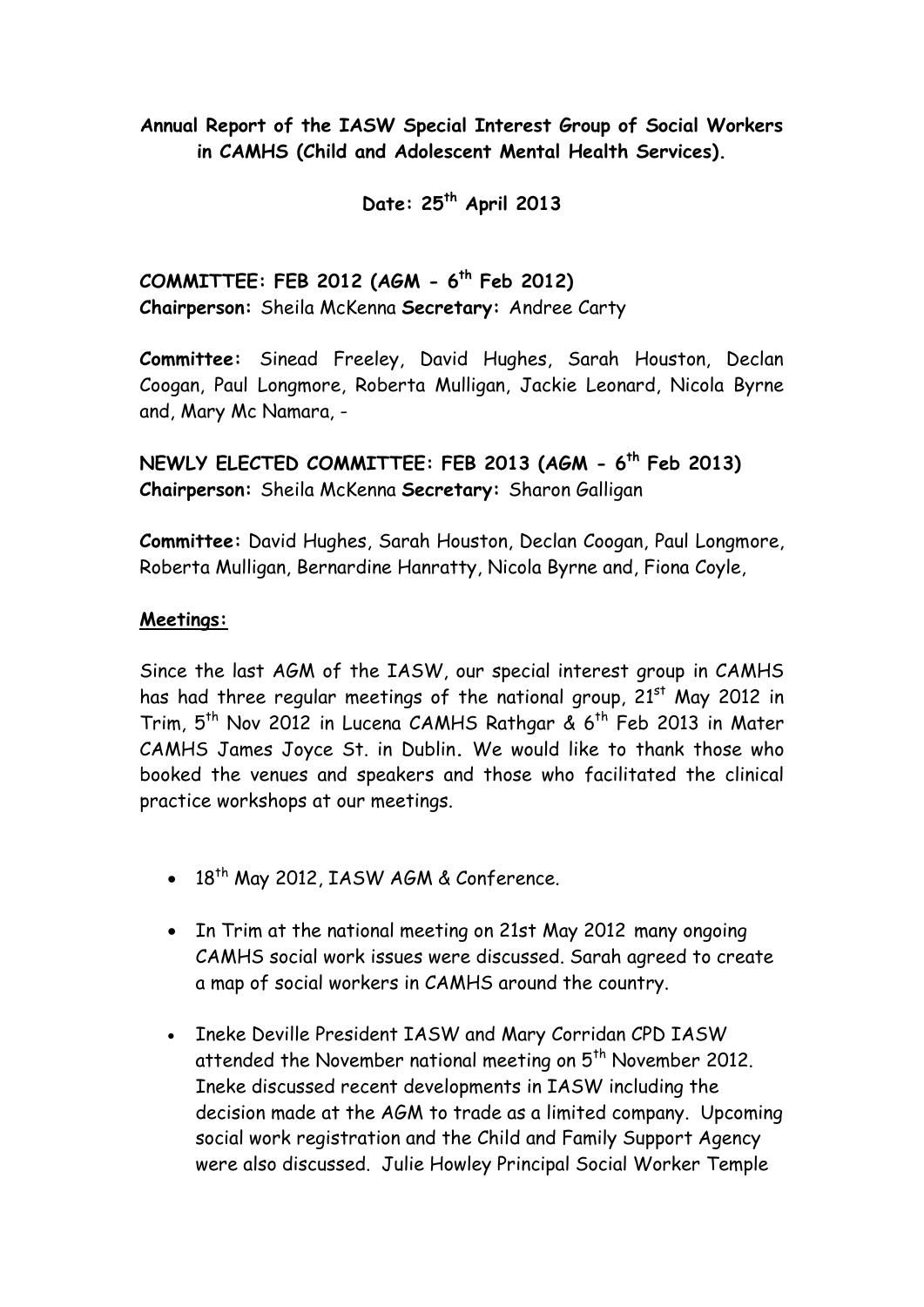Street and Con O'Donoghue Social Worker Temple Street gave an interesting presentation on Attachment and the Circle of Security.

• At the national meeting on  $4^{th}$  Feb 2013, Pauline Gill Social Work Representative Mental Health Commission spoke about her role and the opportunities and challenges for social workers in mental health services.

## **CAMHS Advisory Group**

Sarah Houston has continued to represent the interests of the SIG on the CAMHS advisory group chaired by Dr Brendan Doody. The group has been meeting monthly since July 2009 to discuss and inform HSE practices regarding audit, activity and outcome measures, key performance indicators and best practice guidelines in CAMHS in Ireland. Thanks to Sarah for all her hard work in this role.

### **HSE National Audit**

In November 2012 all CAMHS services carried out a national audit. The Report from the audit will be published in December 2013.

### **National Clinical Programme Mental Health**

Paul Longmore continued until recently to represent social work on the National Clinical Programme Mental Health. IASW will have an opportunity to give feedback on the clinical programmes once they are published. I would like to thank Paul for his hard work in this role.

### **IASW Representative**

Nicola Byrne represented the CAMHS special interest group at IASW meetings until February 2013. Following the AGM in February 2013, Declan Coogan represents the CAMHS special interest group at IASW Council Meetings. Thanks to both Nicola and Declan for their work on this.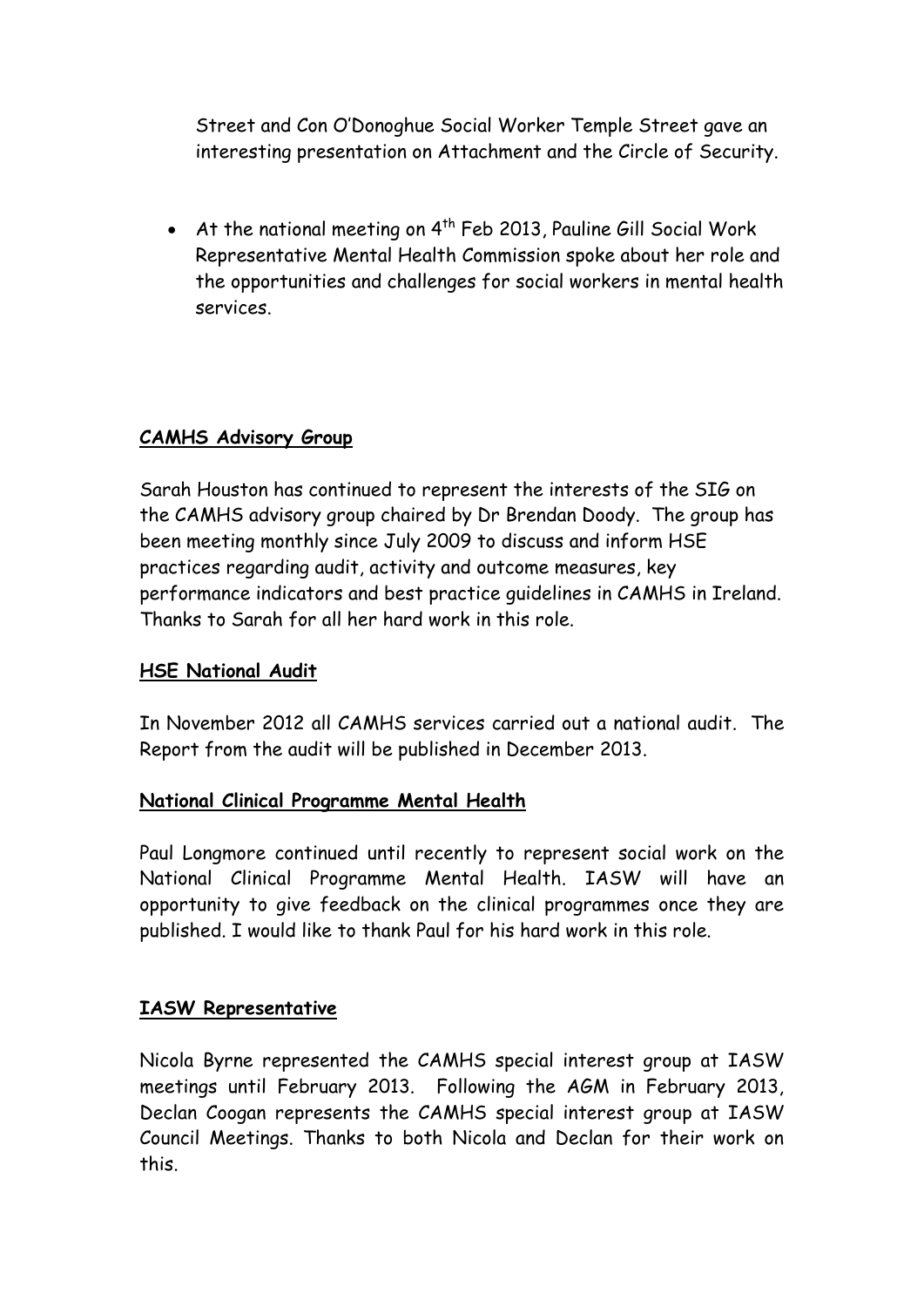# **Response to Task Force Report on the Child and Family Support Agency.**

In December 2012 Sarah Houston, Paul Longmore, Declan Coogan, David Hughes and Sheila McKenna completed a submission to the Department of Health in response to the Task Force Report on the Child and Family Support Agency. I would like to thank all involved for their hard work and commitment to getting the submission completed.

## **National Reference Group in Relation to Professional Completion of CMHT, Health And Social Care Professionals.**

Sheila McKenna was nominated by IASW to represent Mental Health Social Workers on the National Reference Group in Relation to Professional Completion of CMHT. All health and social care professional groups have a representative on this group. To date the group has looked at the needs of new staff joining teams in terms of training, line management and supervision. While it was agreed that the ideal structures should be identified it was also agreed that a system be put in place that best supports staff within current resources. The National Reference Group Guidance Document was circulated in March 2013.

## **Meetings for 2013/2014**

The next scheduled meeting is on Monday  $27<sup>th</sup>$  May 2013 in Galway. All social workers and social work students involved in or with an interest in CAMHS are warmly invited to attend. Exact details will be circulated shortly. The November meeting is on 21<sup>st</sup> October 2013 in Lucena, Rathgar, Dublin. Next years AGM is on 4<sup>th</sup> February 2014 in Mater CAMHS James Joyce St, Dublin.

### **Summary**

I would like to thank the Committee members, for all their commitment, time and hard work over the past year.

On behalf of the committee I would also like to thank those who gave presentations and the social workers who attended our national meetings.